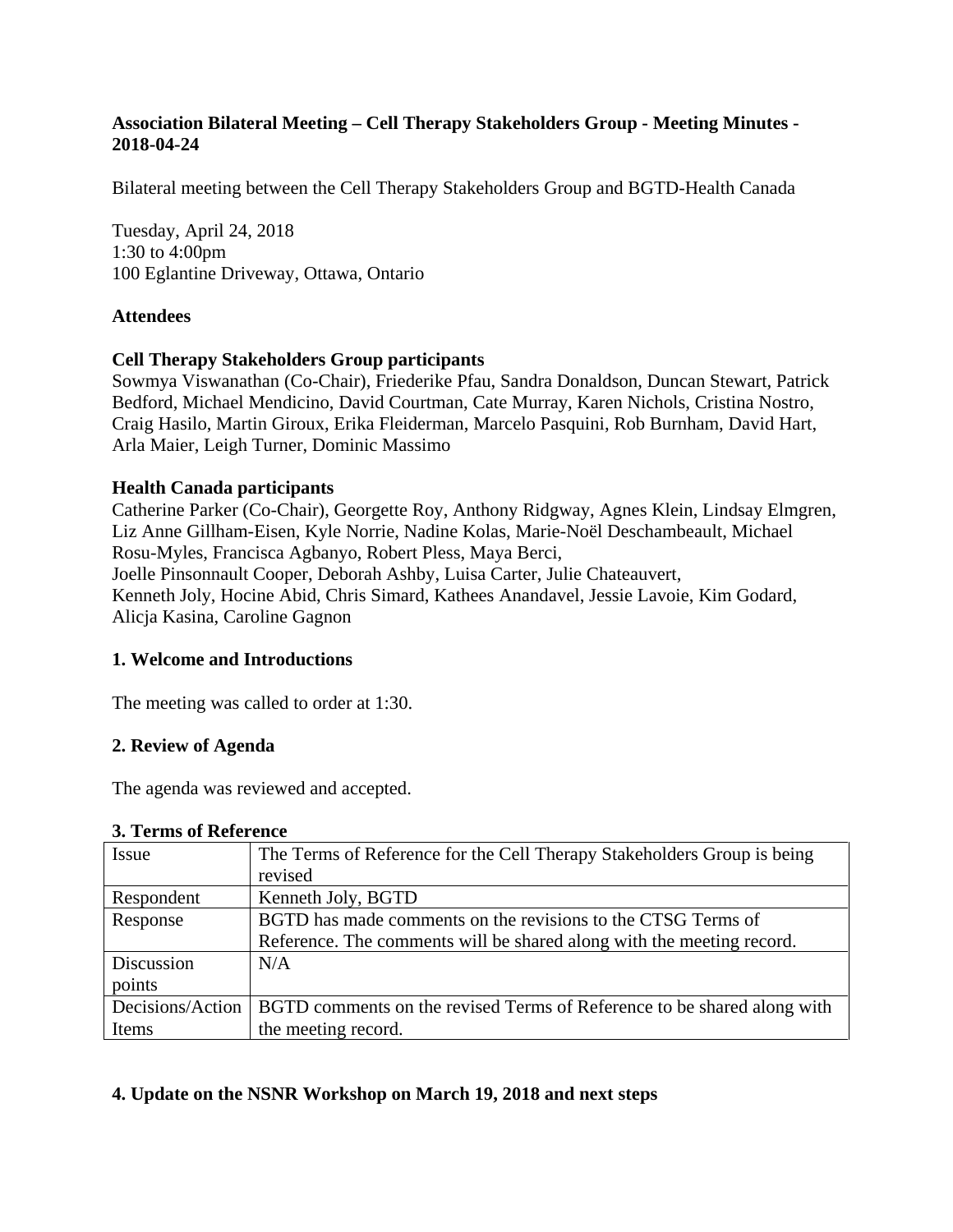| Issue            | A Workshop was held March 19 to discuss the New Substances Notification     |
|------------------|-----------------------------------------------------------------------------|
|                  | Regulations (Organisms)                                                     |
| Presenter        | Sowmya Viswanathan, CellCan                                                 |
| Response         | S. Viswanathan delivered a report on the NSNR Workshop. She presented       |
|                  | that a number of "solutions" were discussed, that stakeholder having access |
|                  | to draft guidance was useful, and discussed next steps.                     |
| Discussion       | Health Canada clarified that the Draft Guidance Document for the            |
| points           | Notification and Testing of New Substances: Organisms Used in Gene          |
|                  | Therapy and Immunotherapy can be shared by CTSG to solicit their            |
|                  | feedback; however they should not be posted on their websites.              |
| Decisions/Action | BGTD to follow-up with BIOTECanada on the draft minutes from the            |
| Items            | workshop.                                                                   |
|                  |                                                                             |
|                  | CTSG to provide comments on the draft guidance document to Health           |
|                  | Canada in 3 weeks (by end of May).                                          |

## **5. Proliferation of U.S. Clinics Marketing "Stem Cell Treatments" and the activities of ISCT's Presidential Task Force (PTF) on the Use of Unproven Cellular Therapies**

| noc't s'i resultinar fask force (f ff) on the Ose of emproven central filerapies |                                                                              |
|----------------------------------------------------------------------------------|------------------------------------------------------------------------------|
| Issue                                                                            | The unproven cell therapy industry is estimated at up to \$2.4 billion and   |
|                                                                                  | involves 60,000 patients annually paying up to \$40,000 per treatment.       |
|                                                                                  |                                                                              |
|                                                                                  | The proliferation of U.S. businesses advertising unproven cell-based         |
|                                                                                  | interventions has resulted in FDA warning consumers, taking enforcement      |
|                                                                                  | steps and the FDA Commissioner releasing a statement regarding the FDA's     |
|                                                                                  | new policy and procedures to ensure proper oversight of stem cell therapies  |
|                                                                                  | and regenerative medicine. The activities of ISCT's Presidential Task Force  |
|                                                                                  | (PTF) on the Use of Unproven Cellular Therapies are closely aligned with     |
|                                                                                  | the FDA's stance. Initiated in 2010 and formalized in 2013, the PTF has      |
|                                                                                  | worked to inform the public about the issues surrounding unproven cellular   |
|                                                                                  | therapies, the proper manufacturing of cellular therapy products and the     |
|                                                                                  | regulatory frameworks associated with cellular and gene therapy around the   |
|                                                                                  | world.                                                                       |
| Presenter                                                                        | Massimo Dominici, ISCT                                                       |
| Response                                                                         | Health Canada is aware of the actions by the US FDA regarding unproven       |
|                                                                                  | stem cell therapies and continues to communicate its position that all cell  |
|                                                                                  | therapy products meet the definition of drug under the Food and Drugs Act.   |
|                                                                                  | Furthermore, with limited exceptions the Food and Drug Regulations (FDR)     |
|                                                                                  | authorization requirements apply to stem cell based therapies.               |
| Discussion                                                                       | When the question of indication was raised, it was clarified that currently, |
| points                                                                           | most of the indications are related to sports medicine and anti-aging.       |
|                                                                                  |                                                                              |
| Decisions/Action                                                                 | N/A                                                                          |
| Items                                                                            |                                                                              |

## **6. Canadian factors to be considered for same surgical procedures / hospital exemption**

|--|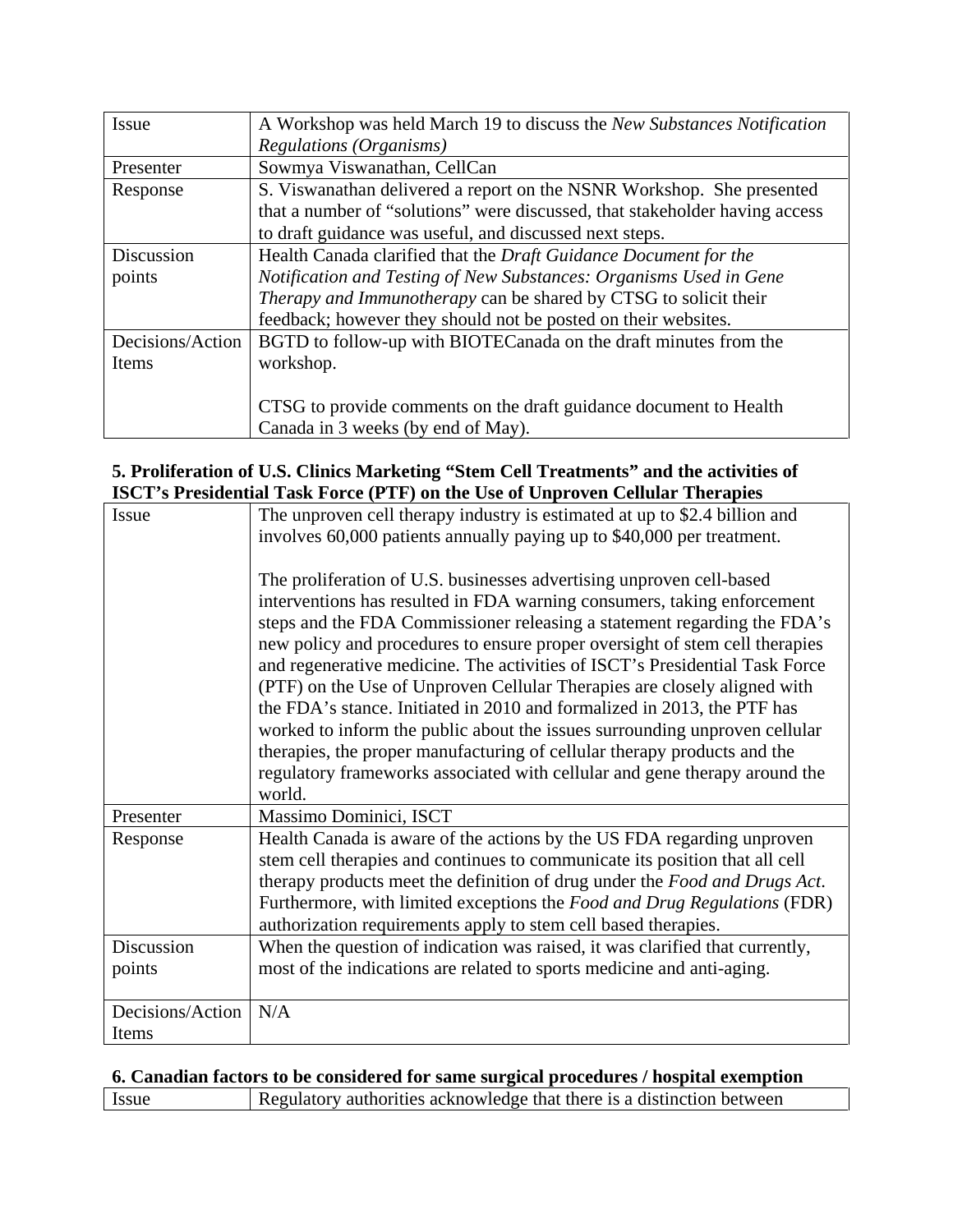|                  | healthcare products and healthcare procedures. In Canada, the former is         |
|------------------|---------------------------------------------------------------------------------|
|                  | regulated by the federal government, while the latter is regulated by           |
|                  | provincial governments (and delegated to hospitals & professional colleges).    |
|                  | The US FDA, EMA, and TGA have all taken steps to develop official               |
|                  | regulatory policies to help people navigate the regulatory intersection of      |
|                  | healthcare products and procedures for autologous regenerative medicines        |
|                  | that can be prepared at the bedside                                             |
| Presenter        | Patrick Bedford, CCRM                                                           |
| Response         | Health Canada continues to communicate its position that all cell therapy       |
|                  | products meet the definition of drug under the Food and Drugs Act and that,     |
|                  | with limited exceptions, the Food and Drug Regulations (FDR) authorization      |
|                  | requirements apply to stem cell based therapies. A position paper that          |
|                  | clarifies the regulation of autologous cell therapies has been developed and is |
|                  | being finalized for web publishing.                                             |
|                  |                                                                                 |
|                  | Health Canada's regulatory framework for drug products does not make            |
|                  | separate provisions for therapies prepared "at the bedside".                    |
|                  |                                                                                 |
|                  | Should a product be proven to be safe and efficacious through authorized        |
|                  | clinical trials, Health Canada will take steps where needed to support access   |
|                  | for patients in Canada should clear regulatory barriers be identified.          |
| Discussion       | The current discussion is focussed on autologous minimally manipulated          |
| points           | therapies, and we are still waiting for proven efficacy.                        |
|                  |                                                                                 |
|                  | The Safety of Human Cells, Tissues and Organs for Transplantation               |
|                  | Regulations were just for allogeneic use (where efficacy and safety was         |
|                  | shown). The main CTO driver was to minimize the risk of disease                 |
|                  | transmission (which is not an issue with autologous).                           |
|                  |                                                                                 |
|                  | There are still plans for Phase II of the CTO regulations.                      |
|                  |                                                                                 |
|                  | Could the Policy on Manufacturing and Compounding Drug Products in              |
|                  | Canada (POL-0051) apply to these products? Health Canada response: There        |
|                  | are clear criteria for compounding but the product should be produced from      |
|                  | an authorized drug, this is not an exemption from regulation.                   |
|                  |                                                                                 |
|                  | Health Canada was asked about enforcement of the current cell therapies         |
|                  | being done in Canada, and how will they be ended/dealt with? RORB               |
|                  | responded that they are aware of and they have some open cases while they       |
|                  | gather information and plan their communication strategy.                       |
|                  |                                                                                 |
|                  | All CTAs need to be approved by Health Canada and interested sponsors           |
|                  | should contact the Office of Regulatory Affairs for assistance with filing.     |
| Decisions/Action | N/A                                                                             |
| Items            |                                                                                 |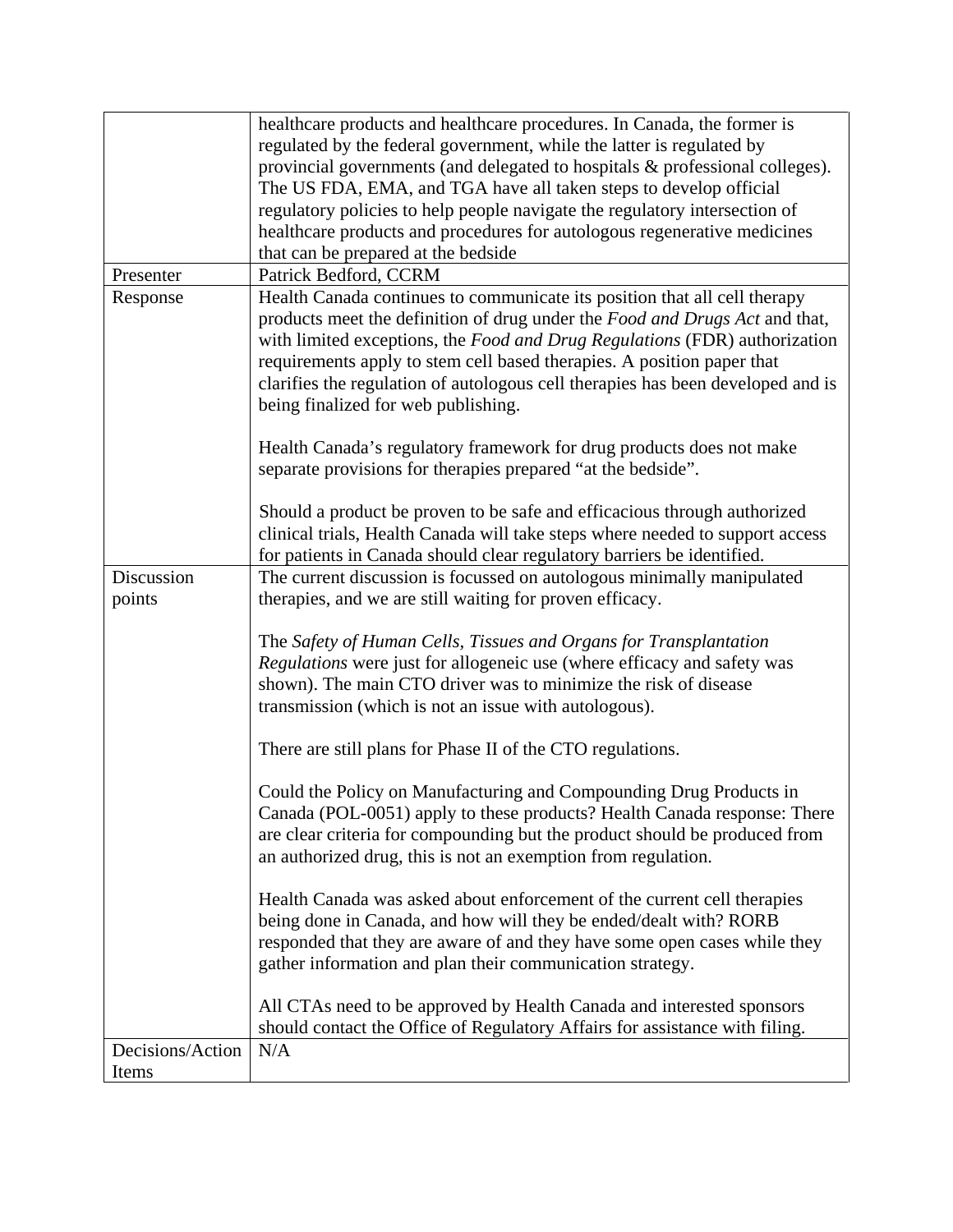## **7. Safety and quality testing and comparability for ESC to iPSC and between iPSC lines (at the MCB stage)**

| Issue                     | Are the standard set of GLP safety tests traditionally applied to hESC-based<br>cell therapies considered adequate for iPSC-based therapies? (tumorigenicity,<br>distribution, basic safety). Once a base iPSC line has satisfied the above GLP<br>safety testing, and if controlled (and in vitro-verified) gene edits have been<br>performed, is in vitro verification adequate to move the edited line into the<br>clinic? What types of comparability studies would Health Canada require for<br>using cell banks such as MSCs or iPSCs for multiple indications?                                                                                                                                                                                                                                                                  |
|---------------------------|----------------------------------------------------------------------------------------------------------------------------------------------------------------------------------------------------------------------------------------------------------------------------------------------------------------------------------------------------------------------------------------------------------------------------------------------------------------------------------------------------------------------------------------------------------------------------------------------------------------------------------------------------------------------------------------------------------------------------------------------------------------------------------------------------------------------------------------|
| Presenter                 | Christina Nostro, RMAC                                                                                                                                                                                                                                                                                                                                                                                                                                                                                                                                                                                                                                                                                                                                                                                                                 |
| Response                  | There is no pre-defined time when a pre-CTA meeting should occur. It is<br>dependent on the question and needs of the sponsor. Some questions are best<br>handled in a face to face meeting; while others can be done as a<br>teleconference.<br>The decision as to which studies require GLP is based on the phase and<br>purpose of the study.<br>As there is a great deal of intra-study variation on the reason, timing and type<br>of the studies, it is not possible to state what are the common information<br>gaps seen in submissions.<br>What needs to be done and when varies based on the type of study being<br>done.<br>At present, there is no consensus among regulators and industry on what the<br>most relevant animal model or if an animal model is deemed to be required.<br>This is decided on a case by case. |
| Discussion                | N/A                                                                                                                                                                                                                                                                                                                                                                                                                                                                                                                                                                                                                                                                                                                                                                                                                                    |
| points                    |                                                                                                                                                                                                                                                                                                                                                                                                                                                                                                                                                                                                                                                                                                                                                                                                                                        |
| Decisions/Action<br>Items | BGTD will discuss the questions and provide responses when the sponsor<br>comes in for a consultation meeting.<br>*BGTD sent information on June 8.                                                                                                                                                                                                                                                                                                                                                                                                                                                                                                                                                                                                                                                                                    |

## **8. Update on CBMTG's Registry data capture efforts and how it could enable data capture for cell and gene therapies**

| Issue                | An update on the CBMTG's Registry data capture efforts and how it could                                                                                                                               |
|----------------------|-------------------------------------------------------------------------------------------------------------------------------------------------------------------------------------------------------|
|                      | enable data capture for cell and gene therapies was provided.                                                                                                                                         |
| Presenter            | Marcelo Pasquini, CIBMTR                                                                                                                                                                              |
| Response             | Canada is looking but not ready. The overall approach is that the data has to<br>be analyzable. Health Canada would be interesting in knowing what kind of<br>data can be gathered from the registry. |
| Discussion<br>points | A question was asked about funding: funding is provided mainly by the NIH,<br>FCTOD, and the Office of Naval Research.<br>A question was asked about whether Canadian centres use and submit their    |